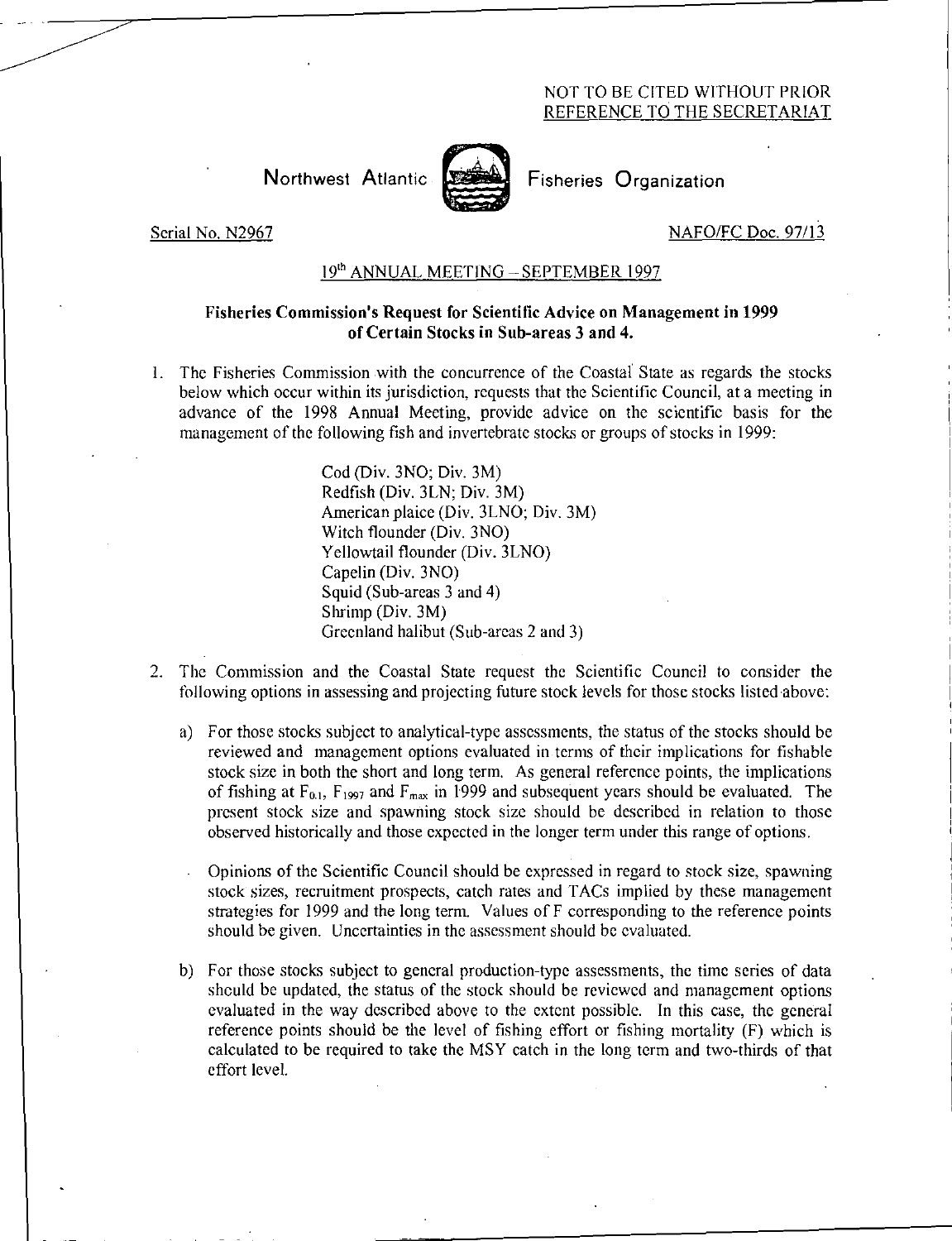- c) For those resources of which only general biological and/or catch data are available, no standard criteria on which to base advice can be established. The evidence on the stock should be evaluated in the context of management requirements for the long-term sustainability.
- d) Spawning stock biomass levels that might be considered necessary for maintenance of sustained recruitment should be recommended for each stock. In those cases where present spawning stock size is a matter of scientific concern in relation to the continuing productive potential of the stock, management options should be offered that specifically respond to such concerns.
- e) Presentation of the results should include the following:
	- I. For stocks for which analytical-type assessments are possible:
		- A graph of yield and fishing mortality for at least the past 10 years
		- A graph of spawning stock biomass and recruitment levels for at least the past 10 years
		- A graph of catch options for the year 1999 over a range of fishing mortality rates (F) at least from  $F_{0,1}$  to  $F_{\text{max}}$
		- A graph showing spawning stock biomass at the beginning of 1999 corresponding to each catch option
		- Graphs showing the yield-per-recruit and spawning stock per recruit values for a range of fishing mortality
	- II. For stocks for which advice is based on general production models, the relevant graph of production on fishing mortality rate or fishing effort.

In all cases, the three reference points, actual F,  $F_{0,1}$  and  $F_{\text{max}}$  should be shown.

- *3. In 1996,* the Fisheries Commission requested that the Scientific Council comment on Article 6 and Annex II of the Agreement for the Implementation of the Provisions of the United Nations Convention on the Law of the Sea of 10 December 1982 relating the the Conservation and Management of Straddling Fish Stocks and Highly Migratory Fish Stocks. *Noting the progress made by the Scientific Council on the development of a framework for implementation of the Precautionary approach, the Fisheries Commission requests that the Scientific Council* provide *in their June 1998 report* the following information for the 1998 Annual Meeting of the Fisheries Commission for all stocks under the responsibility of the Fisheries Commission (i.e. cod in 3M and 3N0, American plaice in 3M and 3LNO, yellowtail flounder in 3LNO, witch flounder in 3N0, redfish in 3M and 3LN, Greenland halibut in SA 2+3, capelin in 3NO, shrimp in 3M and squid in SA 3+4):
	- a) the limit and target precautionary reference points described in Annex II indicating areas of uncertainty; ,
	- b) information including medium term consideration and associated risk or probabilities which will assist the Commission to develop the management strategies described in paragraphs 4 and 5 of Annex II in the Agreement;
	- *c*) information on the research and monitoring required to evaluate and refine the reference points described in paragraphs 1 and 3 in the Agreement Annex II; these research requirements should be set out in order of priority considered appropriate by the Scientific Council; and,
	- *d)* any other aspect of Article 6 and Annex II of the Agreement which the Scientific Council considers useful for implementation of the Agreement's provisions regarding the precautionary approach to capture fisheries.

2